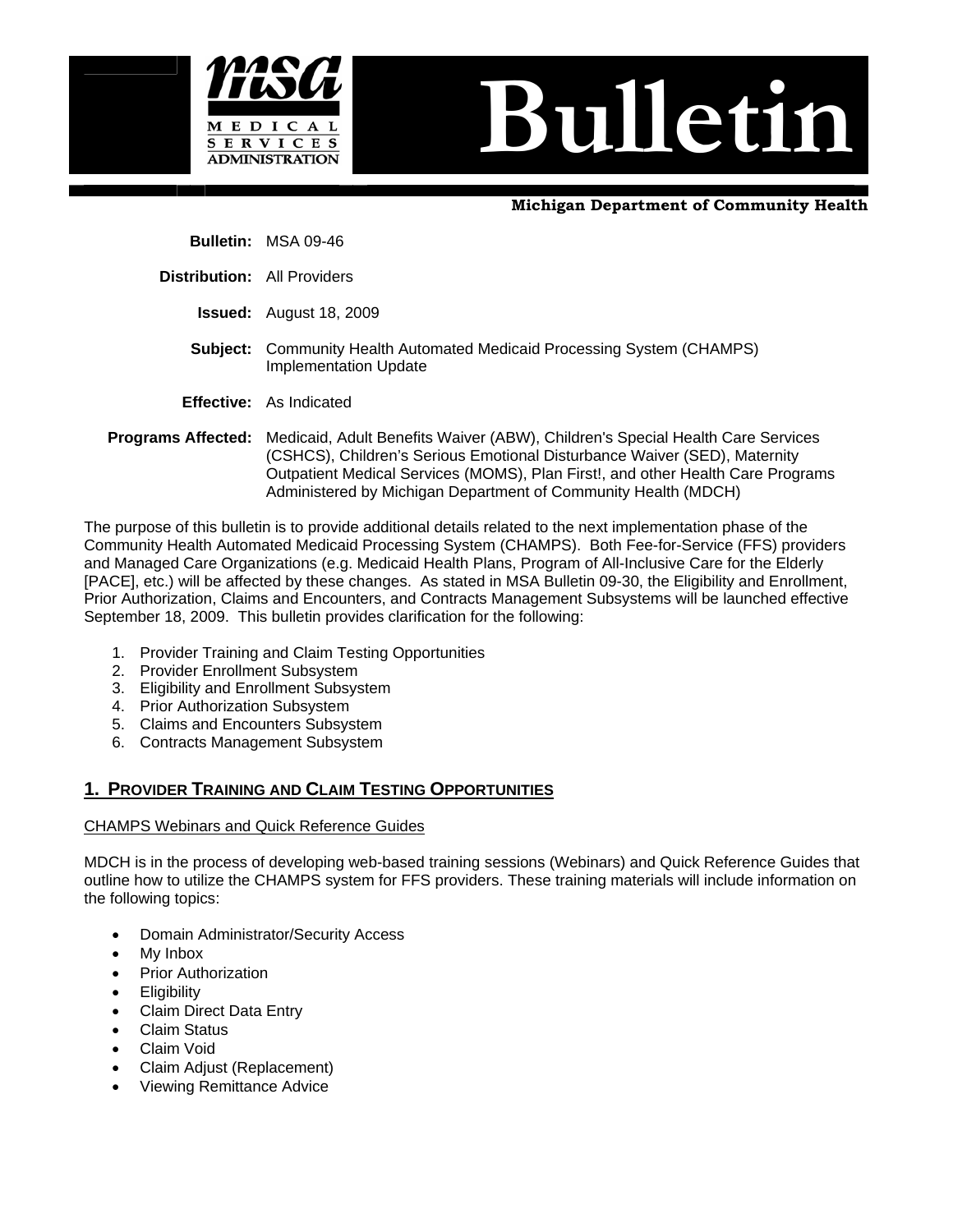The FFS Webinars and the Quick Reference Guides will be located on the CHAMPS website at [www.michigan.gov/mdch](http://www.michigan.gov/mdch) >> CHAMPS, beginning mid-September 2009. MCOs should refer to the information shared within this bulletin for further clarification.

In addition to the Webinars and Quick Reference Guides, MDCH Provider Outreach will also be offering Instructor Led Training (ILT) sessions at various locations throughout the State. These sessions will be posted early September at the following MDCH website: [www.michigan.gov/mdch](http://www.michigan.gov/mdch) >> CHAMPS.

#### Business-To-Business Testing (B2B) Requirements for Billing Agents

MDCH continues to conduct a phased-in approach to CHAMPS testing with billing agents prior to implementation. A sample set of MDCH-registered billing agents have successfully validated their technical interfaces and basic file structure components. In addition, B2B has been extended to a larger segment of billing agents to test the complete set of possible transaction types.

The final stage of B2B testing will be available soon for additional billing agents to utilize in validating their systems' ability to access and interchange transactions within CHAMPS. In most cases, the files will duplicate the processes and structures that are currently in place with MDCH.

For MCO providers, B2B testing will continue through early September 2009. During August and September of 2009, the schedule for distribution of the test Health Insurance Portability and Accountability Act of 1996 (HIPAA) 834 files and test HIPAA 820 files should closely follow the current schedule. MDCH will send the last 834 test file at the end of August/beginning of September for the September enrollment depending on the legacy schedule for the HIPAA 834 enrollment file. MDCH will not operate parallel systems once CHAMPS is implemented. After September 18, 2009, CHAMPS will create all of the HIPAA 834 and HIPAA 820 files sent to MCOs.

### **2. PROVIDER ENROLLMENT (PE) SUBSYSTEM**

#### Clarification of Provider Domains and Provider Profiles

FFS providers must log onto [https://sso.state.mi.us](https://sso.state.mi.us%20/) to register for their Single Sign-On (SSO) user identification (ID) and password to access CHAMPS. All users within a provider's organization who will need access to information within CHAMPS (PE, CE, PA, etc.) must obtain a SSO user ID and password. The SSO user who submits the Provider Enrollment application (which subsequently becomes approved) will become the Provider Domain Administrator for that application. The Provider Domain Administrator will have responsibility of assigning rights for all other users within the organization to access the provider's file. If necessary, multiple Provider Domain Administrators may be established for a single organization but a separate application must be completed and approved for each administrator.

MCO providers must also log onto [https://sso.state.mi.us](https://sso.state.mi.us/) to register for their SSO user ID and password to access CHAMPS. All users within an MCO provider's organization who will need access to information within CHAMPS, must obtain a SSO user ID and password. MDCH has completed the enrollment process of all MCO providers and will serve temporarily as the Provider Domain Administrator. As the current Provider Domain Administrator, MDCH will begin passing the Provider Domain Administrator profile to a single user in each MCO. All MCO providers must submit the SSO user ID of the Provider Domain Administrator to MDCH before September 1, 2009. The SSO information must be submitted via e-mail to [wolfs@michigan.gov.](mailto:wolfs@michigan.gov)

There are several profiles for both FFS and MCO providers that may be assigned to each user within CHAMPS. Profiles must be established to grant access to the subsystems within CHAMPS. Users may have multiple profiles if necessary.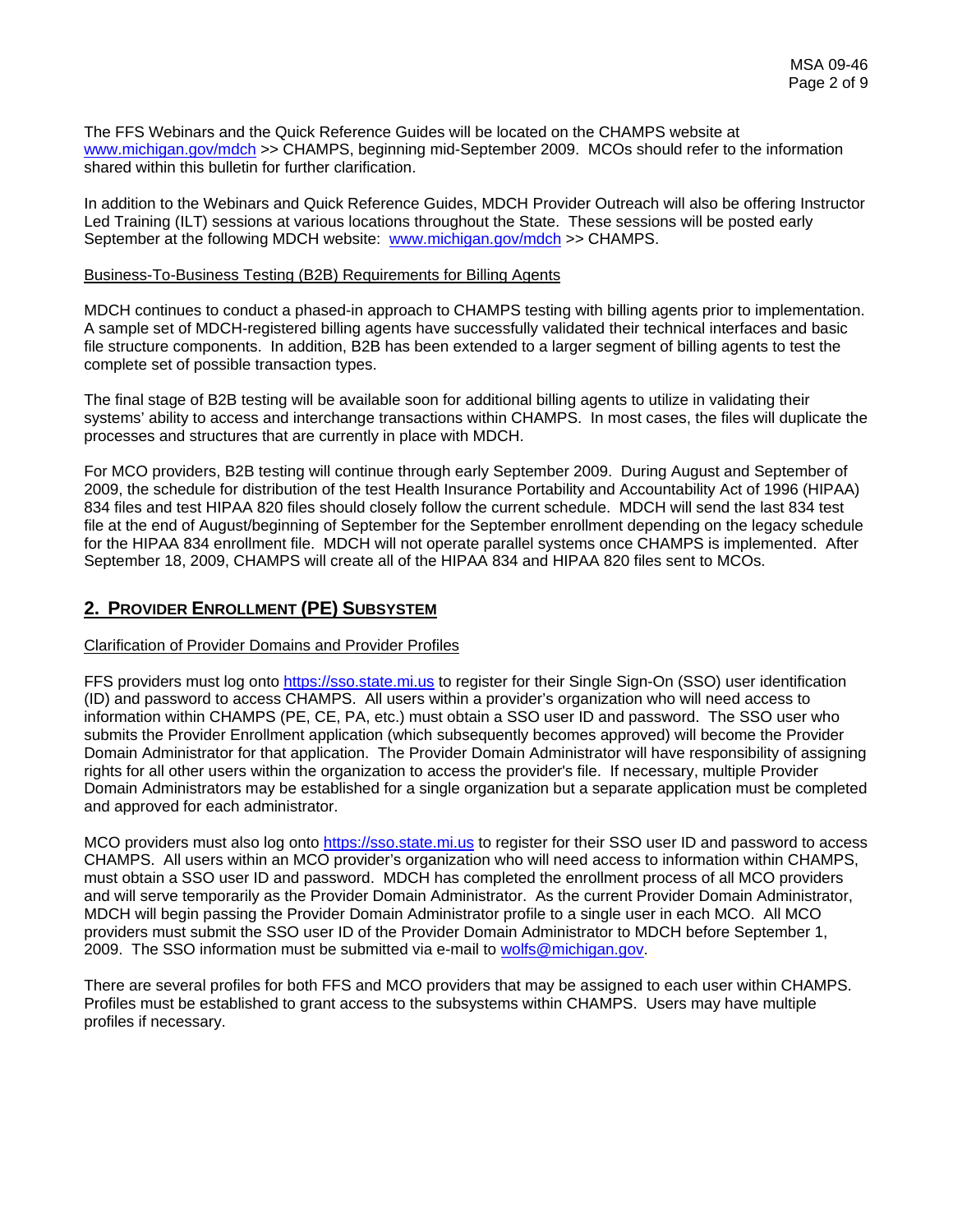The following is a list of the profiles and definitions that will be available for providers to access CHAMPS beginning September 18, 2009:

- Domain Administrator The individual who assigns or removes domain and profile access for other CHAMPS users.
- CHAMPS Full Access Full FFS access to Provider Enrollment, Prior Authorization, Eligibility, and Claims Subsystems.
- CHAMPS Limited Access View only access to Provider Enrollment and full FFS access to Prior Authorization, Eligibility and Enrollment, and Claims Subsystems.
- Prior Authorization Access FFS access to Prior Authorization only.
- MCO Provider Access View Only Access to MCO Provider Enrollment.
- Eligibility Inquiry FFS access to Eligibility only.
- Provider Enrollment Access FFS full access to Provider Enrollment only.
- Provider Enrollment View Access View only access to Provider Enrollment.
- Billing Agent Access Access to Billing Agent Provider Enrollment only.
- Claims Access Full FFS access to Claims only.

Table 1 listed below includes the available profiles for each type of provider accessing the system.

| <b>Provider Profiles</b><br><b>Available for</b><br><b>Providers:</b> | trator<br>Adminis<br>Domain | 言<br>ທ<br>o.<br>cess<br>Σ<br>⋖<br>ت<br>4<br>$\mathbf C$ | cess<br>ທ<br>ъ<br>Σ<br>mite<br>⋖<br>Ē<br>ō | rization<br><b>S</b><br>cces<br>Author<br>Prior<br>⋖ | ider<br><b>S</b><br>o<br>Φ<br>O<br>ō<br>Μ.<br>$\mathbf c$<br>∢ | igibility<br>믕<br>夁 | മ<br>dei<br>ပ္တ<br>∊<br>cce<br>o<br>ò<br>ē<br>⋖<br>ш<br>൨ | View<br>en<br>E<br>흥<br>SS<br>ပ္ပ<br>$\circ$<br>٥<br>٣<br>ပ<br>⋖<br>൨<br>ш | gent<br>m<br>Billing<br>ပ<br>◀ | Access<br>Claims |
|-----------------------------------------------------------------------|-----------------------------|---------------------------------------------------------|--------------------------------------------|------------------------------------------------------|----------------------------------------------------------------|---------------------|-----------------------------------------------------------|----------------------------------------------------------------------------|--------------------------------|------------------|
| <b>FFS Provider</b>                                                   | X                           | X                                                       | X                                          | X                                                    |                                                                | X                   | X                                                         | X                                                                          |                                | X                |
| <b>MCO Provider</b>                                                   | X                           |                                                         | X                                          |                                                      |                                                                | X                   |                                                           | X                                                                          | X                              | X                |
| <b>Billing Agent</b>                                                  | X                           |                                                         |                                            |                                                      |                                                                |                     | X                                                         | X                                                                          | X                              | X                |
| Pharmacy                                                              | X                           |                                                         |                                            |                                                      |                                                                | X                   |                                                           |                                                                            |                                |                  |

**Table 1 – CHAMPS Provider Profiles** 

#### Temporary Suspension of PE Subsystem

As part of the CHAMPS implementation plan, MDCH will not allow any system changes or updates beginning August 28, 2009 through September 17, 2009. This includes any FFS provider new enrollments or modifications to existing applications including any Domain Administrator functions.

FFS providers should hold any new applications or enrollment changes during the temporary suspension period until September 18, 2009, and then complete the transaction using the CHAMPS PE Subsystem. Applications held during this timeframe will be automatically assigned an effective date of August 28, 2009, unless otherwise requested. Questions or concerns regarding the CHAMPS PE Subsystem should be directed to the CHAMPS Helpline at 1-888-643-2408 or [CHAMPS@michigan.gov.](mailto:CHAMPS@michigan.gov)

For MCO providers, it is the billing agent's enrollment in the system that allows the MCO provider to access the Data Exchange Gateway (DEG). In CHAMPS, the MCO providers must maintain the billing agent enrollment within the PE Subsystem. MCO providers will be unable to make changes to the billing agent enrollment information during the temporary suspension of the PE Subsystem.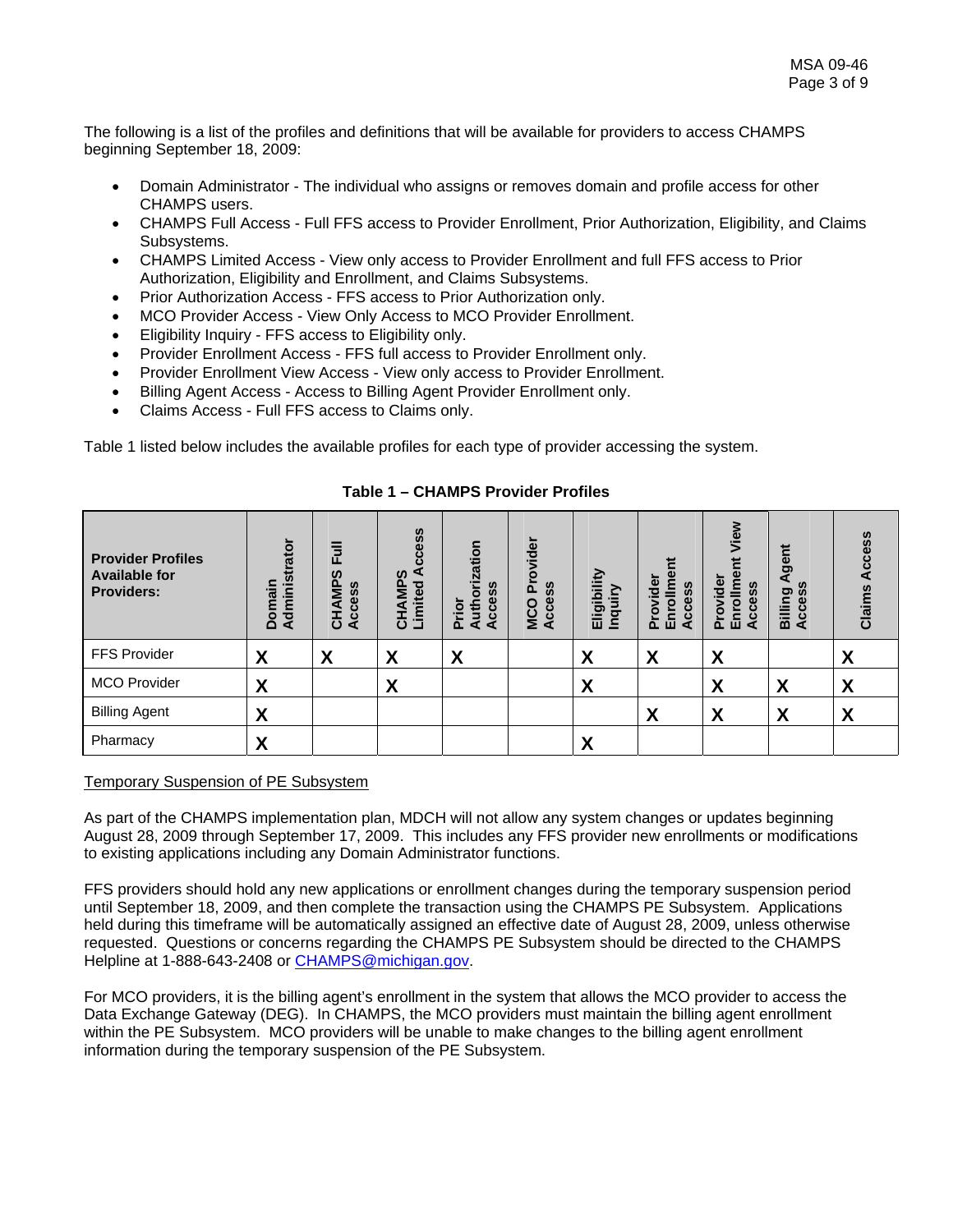# **3. ELIGIBILITY AND ENROLLMENT (EE) SUBSYSTEM**

### Benefit Plan Information

The eligibility response through the CHAMPS provider portal or the HIPAA 270/271 transaction format will contain benefit plan data for the date of service that is assigned by the EE Subsystem. The benefit plan data is based on the source of data (e.g., Medicaid, CSHCS, MOMS, etc.) and program assignment factors (e.g., scope/coverage codes, Level of Care [LOC] codes, etc.). Providers will need to utilize the Benefit Plan ID(s) indicated in the response to determine a beneficiary's program coverage and related covered services for a specific date of service. A complete listing of Benefit Plan IDs, names, and descriptions are attached to this bulletin.

The MCO eligibility verification responses will also contain the benefit plan information as stated above. MCOs will have the Limited View Access profile through CHAMPS to access the EE Subsystem provider portal or may continue to use the current methods of eligibility verification available through the Michigan Health Plan Benefits' website and/or HIPAA 270/271 through the Michigan Public Health Institute (MPHI).

#### Clarification of the HIPAA 270/271 Eligibility Transaction

The HIPAA 270/271 transaction for batch requests will not be available directly from the EE Subsystem when it is released on September 18, 2009. The following alternatives will be available for providers and/or their clearinghouse vendors through MPHI:

- **HIPAA 270/271 (Real-time) Transaction**: This transaction allows users to submit individual eligibility requests at any time using a single date of service (DOS) or DOS span. This option provides an immediate real-time response to each eligibility request.
- **HIPAA 270/271 (Batch) Transaction**: This transaction allows users to submit a batch file at any time using a single DOS or DOS span and receive a response file within 24 hours. Typically, responses should be returned within an hour. Factors such as file size and number of files being processed can slow response time.

Providers and/or their clearinghouse vendors will need to complete MPHI's HIPAA 270/271 enrollment form to be able to submit/receive the above HIPAA 270/271 transactions. MPHI's HIPAA 270/271 enrollment form and companion guide including testing information is available on the following website [http://mihealth.org.](http://mihealth.org/)

### **Graph 1: Eligibility Transaction Process**



The eligibility data in the HIPAA 271 response will be provided from the EE Subsystem and includes the following information:

- Benefit Plan ID and additional provider information returned in the 2120C loop, if applicable.
- Beneficiary address data.
- Medicaid Health Plan (MHP) Primary Care Physician (PCP), including the PCP name, telephone number, and National Provider Identifier (NPI). (Note: Data provided only if the date of service is the current date.)
- Third Party Liability (TPL), including the payer name, payer ID, coverage type code, group number, and policy number.
- CSHCS restriction data, including qualifying diagnosis code(s) and authorized provider data if the provider submitting the inquiry is authorized for the date of service.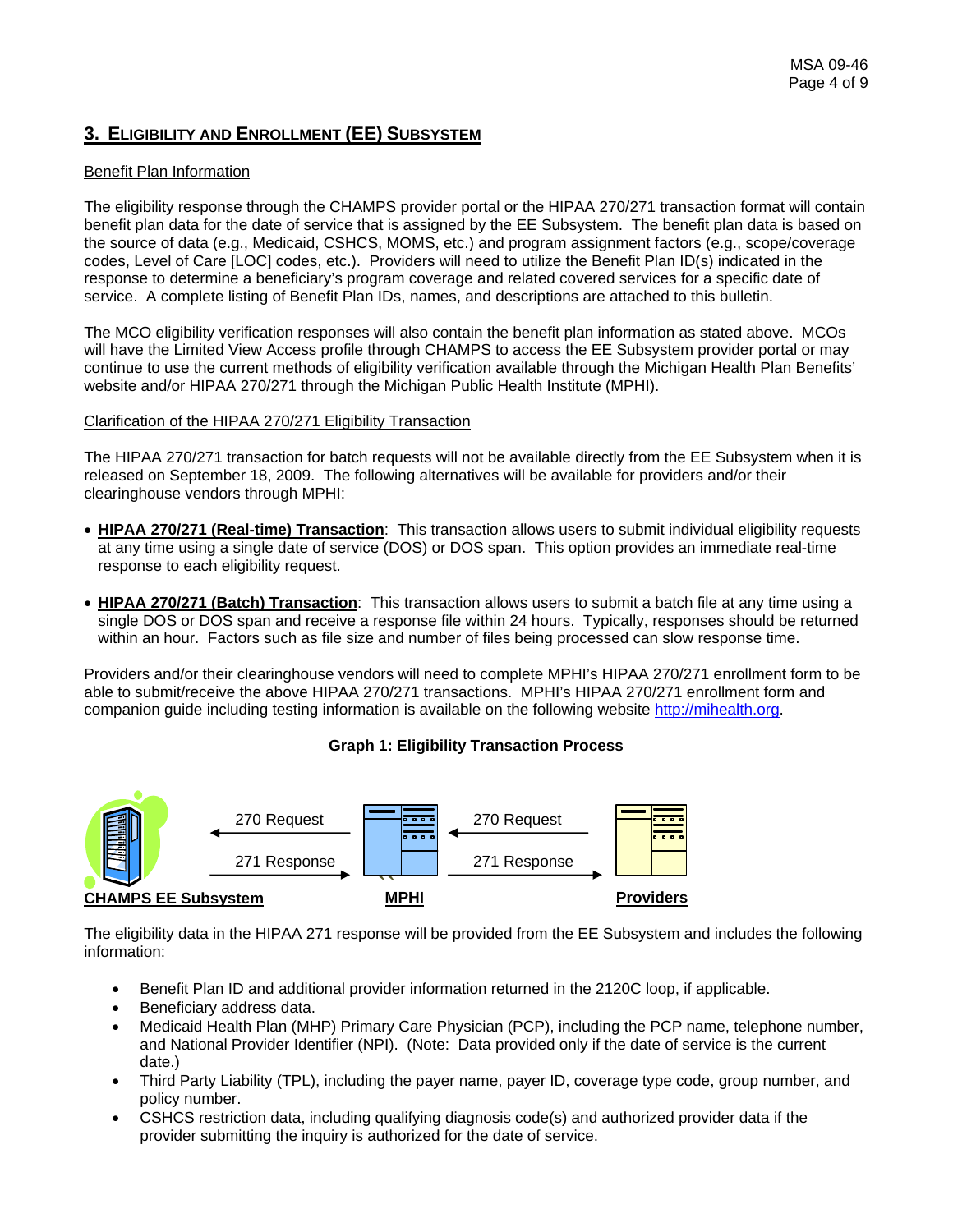- Other information, including current county of residence, DHS case number, DHS county office, and DHS local office home number.
- Pending eligibility data (Medicaid-related programs only).

Note: Clearinghouse vendors will need to enroll as a billing agent in CHAMPS and also be associated to their providers to be able to submit HIPAA 270/271 transactions on their behalf. Additional information is provided on the MDCH website at [www.michigan.gov/medicaidproviders](http://www.michigan.gov/medicaidproviders) >> CHAMPS >> Billing Agent.

## **4. PRIOR AUTHORIZATION (PA) SUBSYSTEM**

Effective September 18, 2009, the PA Subsystem will allow FFS providers to submit single PA requests through the online web portal in addition to the existing HIPAA 278 batch transaction format and paper PA process. PA Inquiry is also a new feature available through CHAMPS that will allow providers to check on the status of submitted PA requests or query on completed PAs on file. Up to seven years of PA history from the legacy system will be converted and accessible to providers in CHAMPS.

MCO providers will not have access to the CHAMPS PA Subsystem.

#### Clarification of PA Direct Data Entry (DDE) Requests

The PA Subsystem will allow providers to submit PA requests directly online through DDE by accessing the "PA Request List" web portal. Questions regarding PAs submitted prior to CHAMPS or PA requests with no tracking number (denied, returned, no action, etc.) should be directed to the MDCH Program Review Division. The approved PAs in legacy with a PA number will be viewable through the CHAMPS PA Inquiry screens.

Private Duty Nursing providers with an authorization on file for a beneficiary in the Children's Waiver Program or Habilitation Supports Waiver should contact the Community Mental Health Services Program (CMHSP) for assistance.

#### Submitting Documentation for DDE PA Requests

The documentation web portal within the DDE PA request screen will allow supporting documentation to be linked to a PA request either through facsimile or electronically.

For electronically submitted documentation, the DDE screen will open Internet Explorer on the user's computer and allow the retrieval of the appropriate record to link to the PA request. The system will limit each PA request to 10 document attachments and each attachment is limited to a maximum size of 100MB.

For documents submitted through facsimile, the CHAMPS system will generate a cover sheet pre-populated with the beneficiary ID number and the tracking number of the request. The fax cover sheet will contain the applicable fax number and must precede the documents being uploaded into CHAMPS. There is no system limit for the maximum number of pages for faxed documents.

Additional information regarding the online documentation process for DDE PA will be available within the upcoming PA Webinar.

### **5. CLAIMS AND ENCOUNTERS (CE) SUBSYSTEM**

Effective September 18, 2009, the CE Subsystem will allow FFS claims submission, inquiry, and adjustments/voids through the CHAMPS online system. **FFS claims submitted on and after September 18, 2009, will be processed for payment starting on October 1, 2009.**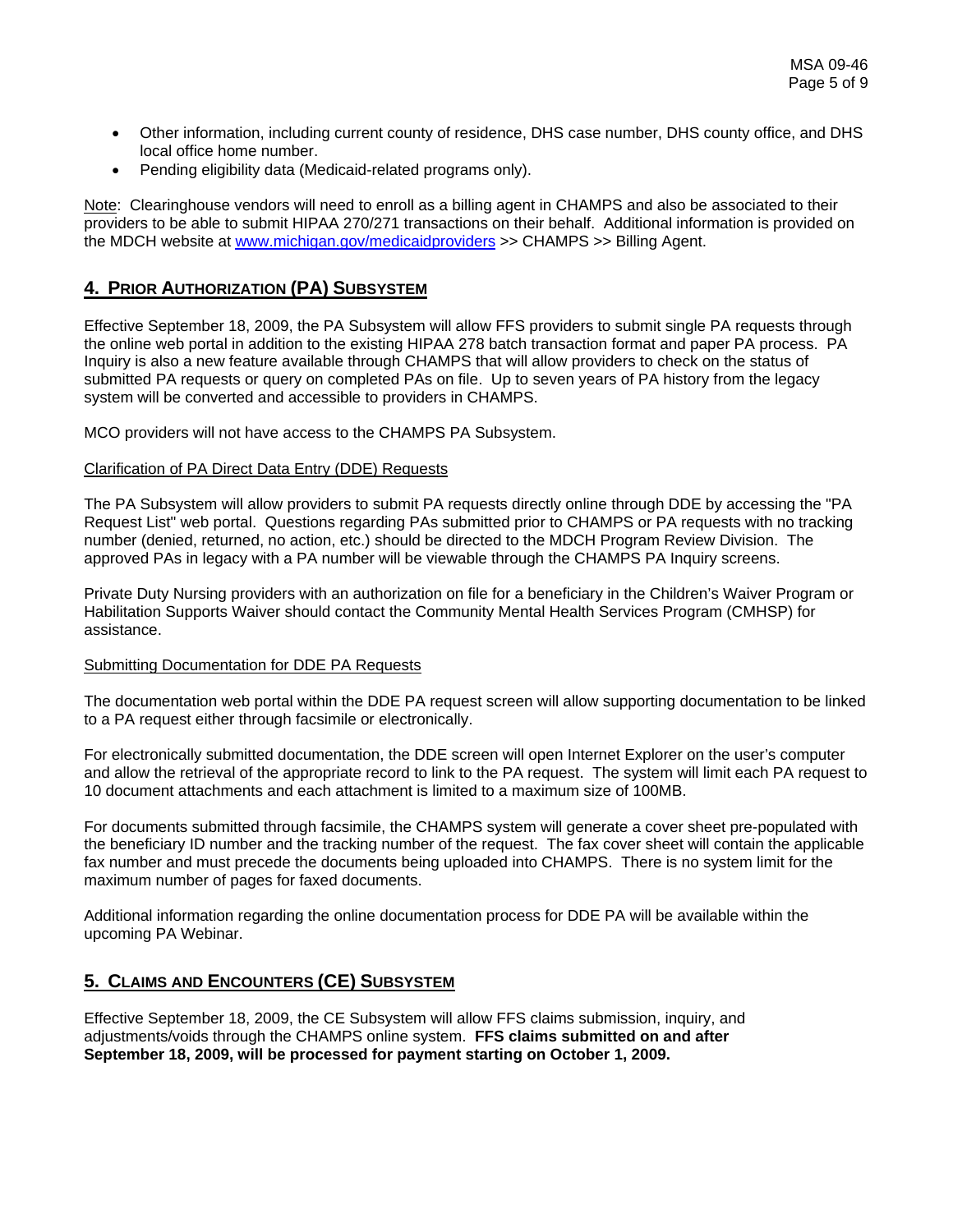The ability for MCOs to submit encounter claims into CHAMPS will be delayed until the next phase release. The implementation date of this next release has not been finalized. Until then, MCO providers must continue to submit encounters through the current legacy system. MDCH will provide a minimum of a 60 day notice prior to this transition.

#### CHAMPS Place of Service Editing for HIPAA 837 Dental/DDE and American Dental Association (ADA)

Effective September 18, 2009, the CHAMPS system will edit all dental claims (HIPAA 837 Dental, DDE, or ADA 2006 paper claim forms) for the correct place of service (POS) code.

Within both the 837 Dental and DDE claim formats, the correct two-digit POS code must be reported. For the ADA paper claim form, Field 38 (Place of Treatment) must be completed with an "X" and it will be crosswalked into CHAMPS with the applicable two-digit POS code.

If the correct POS code is not reported, Claim Adjustment Reason Code (CARC) - 58 and Remittance Advice Remark Code (RARC) - M77 will reject the claim in CHAMPS.

#### CHAMPS NPI Editing for Billing Provider and Rendering/Servicing Only Provider

Effective September 18, 2009, the CHAMPS system will edit both the Billing Provider and/or Rendering/Servicing Provider NPIs for all professional and dental claims submitted electronically or via a paper claim form (HIPAA 837, DDE, or CMS 1500/ADA 2006). If the NPI of the rendering/servicing only provider is reported in the billing provider loop/field, the claim will reject in CHAMPS with CARC - 133 and RARC - N198.

Within the professional claim format, providers enrolled as rendering/servicing only must report the group NPI of the billing provider (Type 2 NPI) in Loop 2010AA, Segment NM108, Qualifier 85 for electronic claims or Field 33a on the CMS 1500 paper claim form. The rendering/servicing provider NPI (Type 1 NPI) must be reported in Loop 2310B, Segment NM108, Qualifier 82 for electronic claims or Field 24J on the CMS 1500 paper claim form.

Within the dental claim format, providers enrolled as rendering/servicing only must report the group NPI of the billing provider (Type 2 NPI) in Loop 2010AA for electronic claims or Field 49 on the ADA 2006 paper claim form. The rendering/servicing provider NPI (Type 1 NPI) must be reported in Loop 2310B for electronic claims or Field 54 on the ADA 2006 paper claim form.

Note: If an individual provider's enrollment with MDCH is limited to his/her association with a group practice, facility, etc. (e.g., payment for the individual's services is made to the entity and not the individual), the individual should be revalidated within the CHAMPS PE Subsystem as a rendering/servicing only provider.

#### Migration of Legacy Suspended Claims into CHAMPS

All existing suspended claims within the current legacy system must be migrated into CHAMPS. To accomplish this, a phased approach will be used to reject these claims in the legacy system and later resurrect them in CHAMPS. Providers will be able to track all claims that will be migrated in this manner by accessing their current Remittance Advice.

Any remaining suspended claims in the legacy system beginning August 26, 2009 (Pay Cycle 34) and extending through September 9, 2009 (Pay Cycle 36), will be rejected with:

- Proprietary edit 743 (Claim manually rejected due to technical reasons.)
- CARC 101 and RARC N185

Do not resubmit these claims as they will be migrated into CHAMPS. **Any claims submitted into the legacy system on or after August 20, 2009, if they suspend, will be automatically rejected with edit 743 and transferred into CHAMPS.** (Note: This date supersedes the date referenced in MSA Numbered Letter L 09-19.)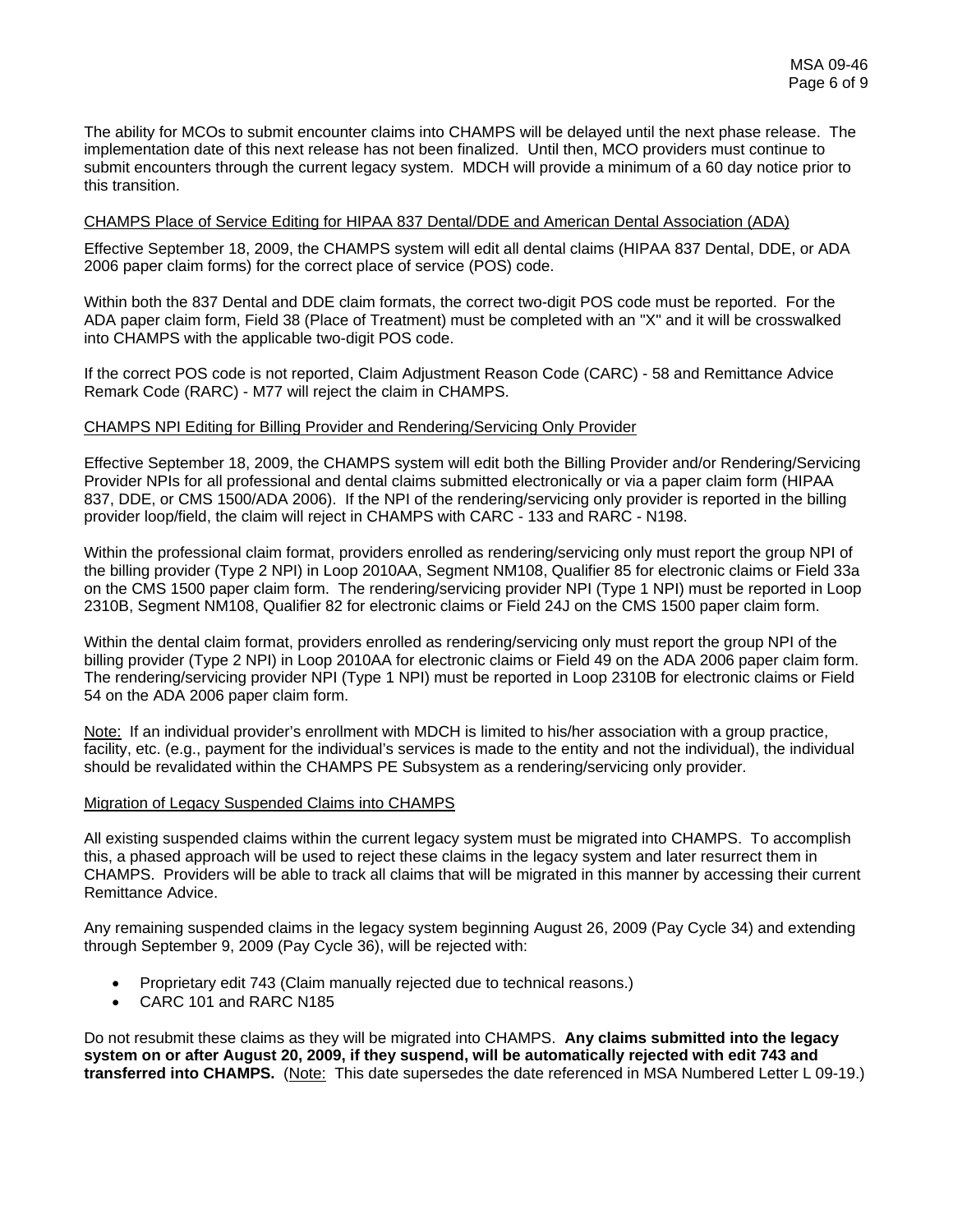Three years of claim history will be available for users to review at CHAMPS Go-Live. After October 1, 2009, MDCH will begin the process to resurrect all claims that rejected earlier with proprietary edit 743 for adjudication in CHAMPS. One of the following possible dispositions will occur:

- The claim will suspend with the normal resolution process,
- The claim will reject due to technical or business reasons, or
- The claim will be paid.

All of the above dispositions will be reported with applicable CARCs or RARCs to providers through the Remittance Advice in CHAMPS.

Claims will not be recreated in CHAMPS if:

- The claim was submitted without a reported billing NPI,
- The rendering/servicing only NPI was incorrectly reported in the billing NPI loop/field, or
- The provider has not revalidated in the CHAMPS PE Subsystem.

These claims will need to be corrected and resubmitted by the provider to successfully adjudicate in CHAMPS.

Paper claims (CMS 1500) with Other Insurance/Medicare that have been rejected with proprietary edit 743 should be resubmitted via the electronic HIPAA 837 or through the CHAMPS DDE screens. These claims will not be automatically recreated in CHAMPS.

#### Pay Cycle 38 – Temporary Suspension of Payment

Due to the final transition from the legacy system into CHAMPS, there will be no payments generated on pay cycle 38 (pay date 9/23/09). Pay cycle 39 (pay date 9/30/09) will include payments for both pay cycles.

Hospital Medicaid Interim Payment (MIP) Program payments and Quality Assurance Supplement (QAS) payments for Long Term Care Facilities that were originally scheduled for pay cycle 38 will be processed on pay cycle 37 (pay date 9/16/09) a week early.

#### CHAMPS Remittance Advice (RA)

An RA will be generated for all providers and/or billing agents who submitted and processed claims through CHAMPS on and after the first payment date of October 1, 2009. The new CHAMPS RA will be available to providers online or will be sent to providers via paper only if requested through the PE Subsystem. The unsolicited submission of the paper RA to all providers will end with the implementation of the CE Subsystem and instead will be available online based on the weekly pay cycle.

Suspended claims will no longer be reported on the RA. Instead, providers will be able to access this information through Claim Inquiry within the CE Subsystem or through the HIPAA 276/277 process.

The RA generated for providers through CHAMPS will contain new elements and format. The RA will contain three main sections: cover sheet, summary page, and detail page(s). Below is an example of the revised layout. The new elements have also been identified.

| Michigan Department of Community Health                                                                                                                    |  |  |  |  |  |  |
|------------------------------------------------------------------------------------------------------------------------------------------------------------|--|--|--|--|--|--|
| <b>CHAMPS</b><br>Page 1 of 2<br>Remittance Advice                                                                                                          |  |  |  |  |  |  |
| RA Number: 750507991<br>Billing Provider NPI: 11111111<br>RA Date: 07/12/2009<br>Name: Example O. . Provider<br>Pay Cycle: XX<br><b>EIN/TIN: 010101010</b> |  |  |  |  |  |  |
| **** Thank you for your participation in the Medicaid Program ****                                                                                         |  |  |  |  |  |  |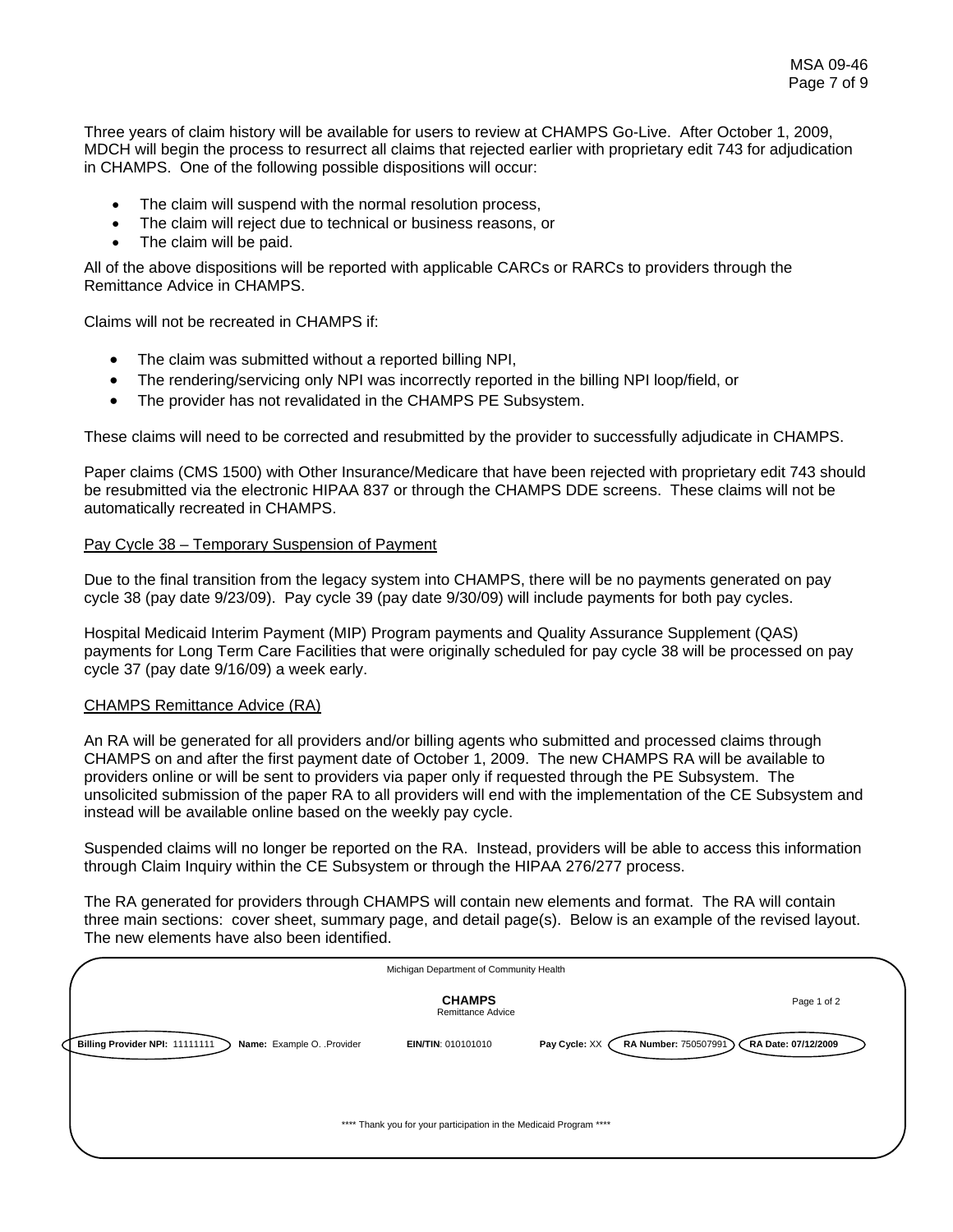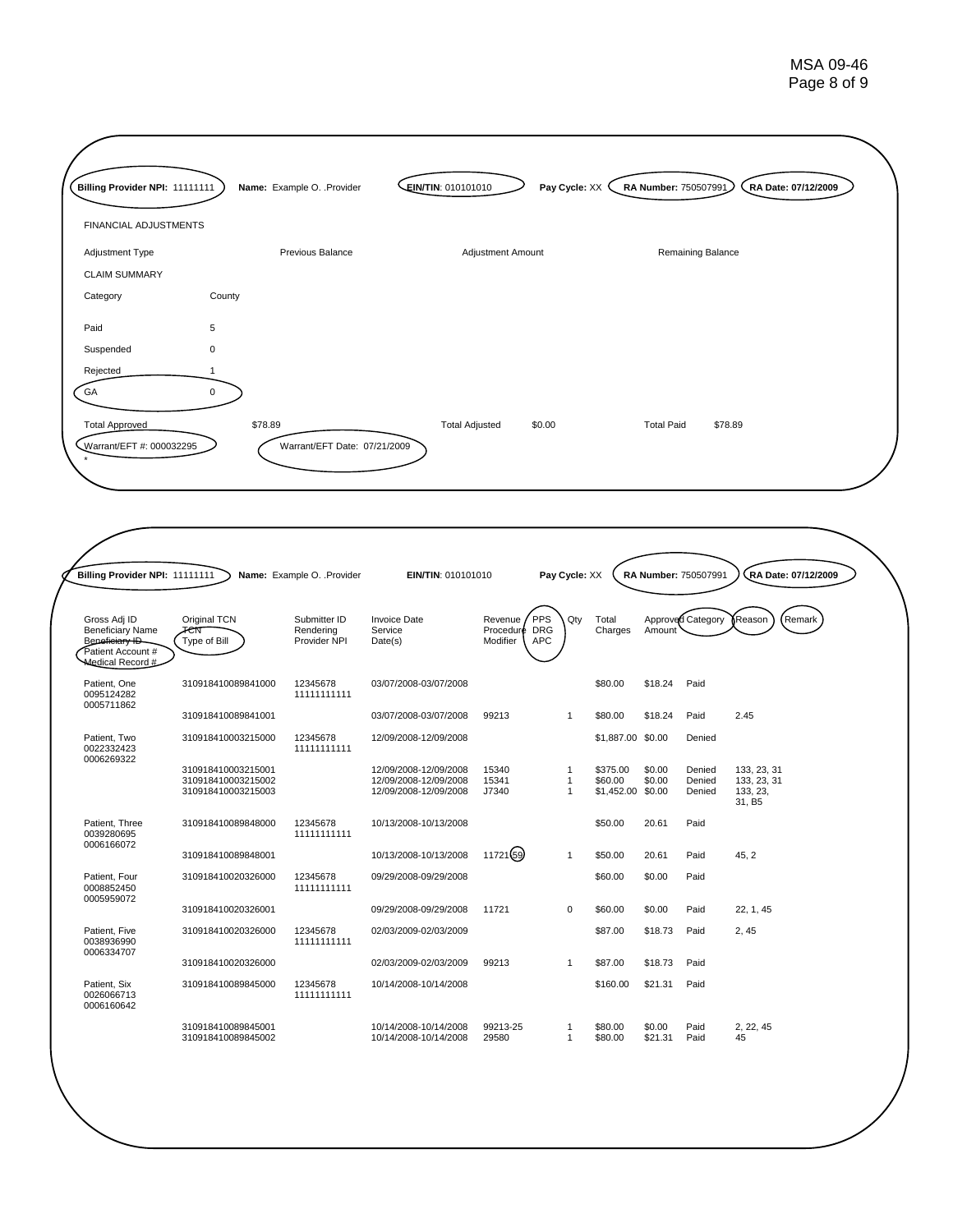## **6. CONTRACTS MANAGEMENT (CM) SUBSYSTEM**

Effective September 18, 2009, the CM Subsystem in CHAMPS will be implemented for managed care contracts and certain general service contracts. The CM Subsystem will generate the enrollment files (HIPAA 834 files) and remittance advice files for capitated payments (HIPAA 820 files) for the MCOs.

The MCO enrollment files (HIPAA 834) will continue to include the scope and coverage codes, not benefit plan information. (Refer to the 834 Companion Guide available on the MDCH website.) The applicable MDCH Contract Manager may be contacted if further clarification of the Companion Guide is needed. A schedule for the availability of the HIPAA 834 and HIPAA 820 files will be posted to the MDCH website prior to CHAMPS Go-Live.

Within the legacy system, some MCO providers currently receive the paper RA to view capitated payments. MDCH will no longer provide paper RAs to MCO providers on or after the CHAMPS Go-Live date. At CHAMPS Go-Live, MCOs will instead have access to the claims inquiry function within the CE Subsystem (through their Limited View Access profile) to query capitated payments.

#### **Public Comment**

The public comment portion of the policy promulgation process is being conducted concurrently with the implementation of the change noted in this bulletin. Any interested party wishing to comment on the change may do so by submitting comments in writing to:

> Faye Ruhno Michigan Department of Community Health Medical Services Administration P.O. Box 30479 Lansing, Michigan 48909-7979 Or E-mail: [ruhnof@michigan.gov](mailto:ruhnof@michigan.gov)

If responding by e-mail, please include "CHAMPS Implementation" in the subject line.

#### **Manual Maintenance**

Retain this bulletin until the information has been incorporated into the Michigan Medicaid Provider Manual.

#### **Questions**

Any questions regarding this bulletin should be directed to Provider Inquiry, Department of Community Health, P.O. Box 30731, Lansing, Michigan 48909-8231, or e-mail at [ProviderSupport@michigan.gov.](mailto:ProviderSupport@michigan.gov) When you submit an e-mail, include your name, affiliation, and phone number so you may be contacted if necessary. Providers may phone toll-free 1-800-292-2550.

**APPROVED** 

Stysken Fitton

Stephen Fitton, Acting Director Medical Services Administration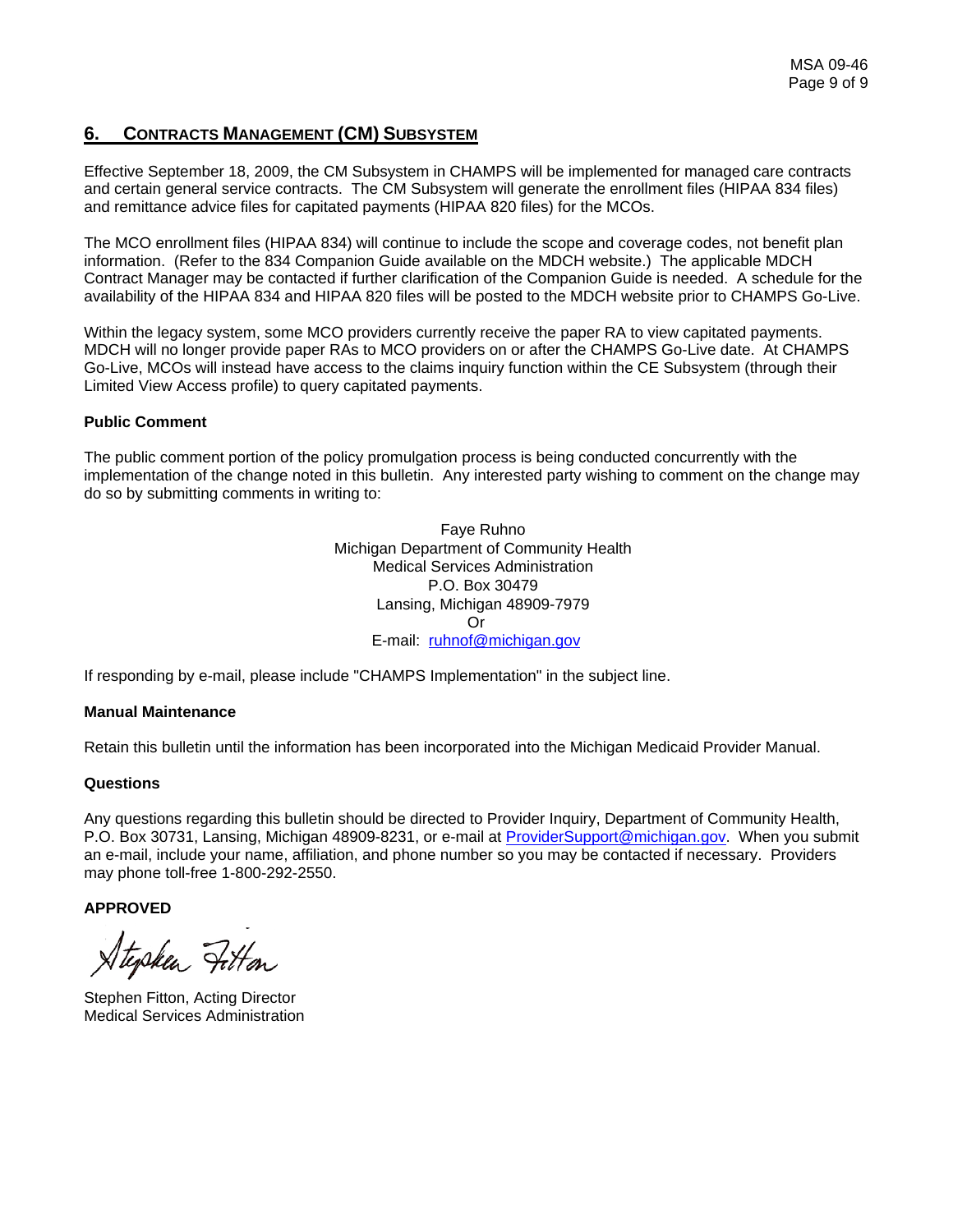## **BENEFIT PLANS**

Benefit plan data is assigned by the CHAMPS Eligibility and Enrollment (EE) Subsystem based on the source of the data (e.g., Medicaid, CSHCS, etc.) and program assignment factors (e.g., scope/coverage codes, level of care codes, etc.). Providers will now need to utilize the Benefit Plan ID(s) indicated in the eligibility response to determine a beneficiary's program coverage and related covered services for a specific date of service. The following table provides the Benefit Plan ID, Name, Description, and Type (e.g., Fee-for-Service, Managed Care Organization, or No Benefits). Beneficiary eligibility data related to select Benefit Plans will not be included within either the HIPAA 271 response or through the CHAMPS EE Subsystem provider portal. For these Benefit Plans, other eligibility sources may apply (e.g. HIPAA 834 response, etc.).

| <b>Benefit Plan ID</b> | <b>Benefit Plan</b><br><b>Name</b>                             | <b>Benefit Plan Description</b>                                                                                                                                                                                                                                                                                                                                                                                                                                                                                                                                                                                              | <b>Type</b>                  | Included In:<br>HIPAA 271 and<br><b>EE Subsystem</b> |
|------------------------|----------------------------------------------------------------|------------------------------------------------------------------------------------------------------------------------------------------------------------------------------------------------------------------------------------------------------------------------------------------------------------------------------------------------------------------------------------------------------------------------------------------------------------------------------------------------------------------------------------------------------------------------------------------------------------------------------|------------------------------|------------------------------------------------------|
| <b>ABW</b>             | <b>Adult Benefits</b><br>Waiver Program                        | This benefit plan provides basic medical care to low income childless adults who<br>do not qualify for Medicaid. ABW medical coverages are limited (e.g.,<br>ambulatory benefit - no inpatient coverage). The ABW program covers<br>individuals with income less than 35% of the Federal Poverty Level. The<br>Department of Human Services (DHS) determines eligibility.                                                                                                                                                                                                                                                    | Fee-for-Service              | Yes                                                  |
| ABW-ESO                | <b>Adult Benefits</b><br><b>Waiver (Emergency</b><br>Services) | This benefit plan provides benefits similar to ABW benefits but is for Emergency<br>Services Only (ESO). For the purpose of ESO coverage, federal Medicaid<br>regulations define an emergency medical condition as a sudden onset of a<br>physical or mental condition which causes acute symptoms, including severe<br>pain, where the absence of immediate medical attention could reasonably be<br>expected to:<br>Place the person's health in serious jeopardy, or<br>$\bullet$<br>Cause serious impairment to bodily functions, or<br>$\bullet$<br>Cause serious dysfunction of any bodily organ or part.<br>$\bullet$ | Fee-for-Service              | Yes                                                  |
| ABW-MC                 | <b>Adult Benefits</b><br>Waiver Program<br>(Managed Care)      | This benefit plan provides benefits similar to ABW benefits but on a capitated<br>basis.                                                                                                                                                                                                                                                                                                                                                                                                                                                                                                                                     | Managed Care<br>Organization | Yes                                                  |
| <b>ALMB</b>            | <b>Additional Low</b><br>Income Medicare<br>Beneficiary        | This benefit plan is part of the Medicare Savings Program (MSP), also know as<br>the "Buy-In" Program.                                                                                                                                                                                                                                                                                                                                                                                                                                                                                                                       | No Benefits                  | No.                                                  |
| <b>BMP</b>             | Beneficiary<br><b>Monitoring Program</b>                       | The objectives of the Beneficiary Monitoring Program (BMP) are to reduce<br>overuse and misuse of Medicaid services, improve the quality of health care for<br>Medicaid beneficiaries, and reduce costs to the Medicaid program. The BMP<br>providers bill on a FFS basis for services provided, and receive \$8 per month for<br>each beneficiary monitored in the Lock-in program.                                                                                                                                                                                                                                         | Managed Care<br>Organization | Yes                                                  |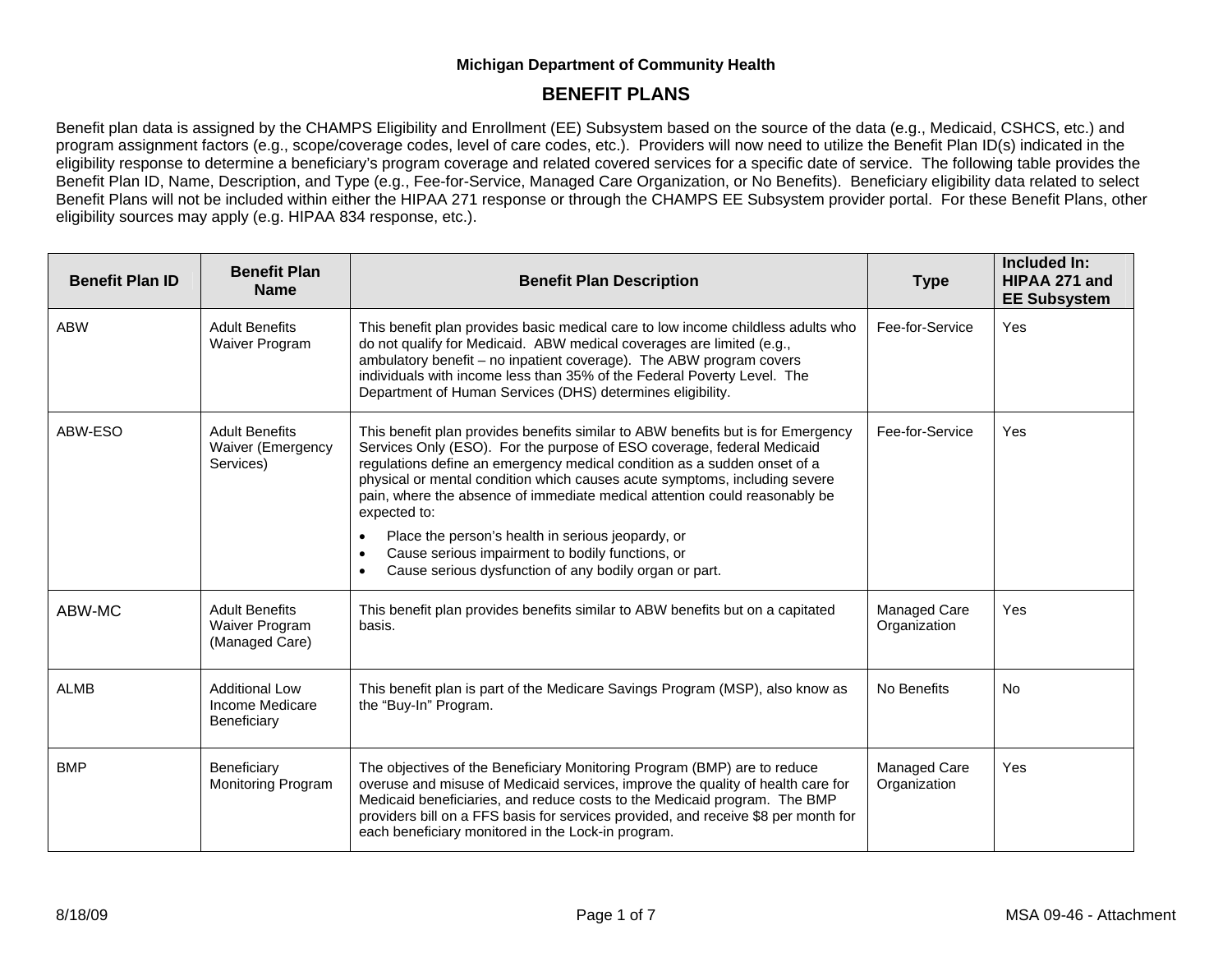| <b>Benefit Plan ID</b> | <b>Benefit Plan</b><br><b>Name</b>                               | <b>Benefit Plan Description</b>                                                                                                                                                                                                                                                                                                                                                              | <b>Type</b>                  | Included In:<br>HIPAA 271 and<br><b>EE Subsystem</b> |
|------------------------|------------------------------------------------------------------|----------------------------------------------------------------------------------------------------------------------------------------------------------------------------------------------------------------------------------------------------------------------------------------------------------------------------------------------------------------------------------------------|------------------------------|------------------------------------------------------|
| <b>CMH</b>             | <b>Community Mental</b><br>Health                                | This is a carve out program that can be assigned to members from multiple<br>eligibility sources, such as ABW or MIChild, etc.                                                                                                                                                                                                                                                               | Managed Care<br>Organization | <b>No</b>                                            |
| <b>CSHCS</b>           | Children's Special<br><b>Health Care</b><br><b>Services</b>      | This benefit plan is designed to find, diagnose, and treat children under age 21<br>with chronic illness or disabling conditions. Persons over age 21 with chronic<br>cystic fibrosis or certain blood coagulation blood disorders may also qualify.<br>Covers services related to the client's CSHCS-qualifying diagnoses. Certain<br>providers must be authorized on a client file.        | Fee-for-Service              | Yes                                                  |
| <b>CSHCS-MH</b>        | <b>CSHCS Medical</b><br>Home                                     | This is a capitated "case management" benefit plan for CSHCS members.<br>CSHCS Medical Home clients are identified by the Medical Home Indicator in<br>the Member's CSHCS eligibility file.                                                                                                                                                                                                  | Managed Care<br>Organization | <b>No</b>                                            |
| <b>CWP</b>             | Children's Home and<br><b>Community Based</b><br>Services Waiver | This benefit plan provides services that are enhancements or additions to<br>Medicaid state plan services for children under age 18 with developmental<br>disabilities who are enrolled in the Children's Home and Community-Based<br>Services Waiver Program (CWP). The CWP is a statewide Fee-for-Service<br>program administered by Community Mental Health Service Programs<br>(CMHSPs). | Fee-for-Service              | <b>No</b>                                            |
|                        |                                                                  | The CWP enables Medicaid to fund necessary home and community-based<br>services for children with developmental disabilities who have challenging<br>behaviors and/or complex medical needs, meet the criteria for admission to an<br>Intermediate Care Facility for the Mentally Retarded (ICF/MR) and who are at<br>risk for placement without waiver services.                            |                              |                                                      |
| HK - Dental            | <b>Healthy Kids Dental</b>                                       | This program is a selective contract between the Michigan Department of<br>Community Health and the Delta Dental Plan of Michigan to administer the<br>Medicaid dental benefit in selected counties to beneficiaries under the age of 21.                                                                                                                                                    | Managed Care<br>Organization | Yes                                                  |
| HK-EXP                 | Full Fee-for-Service<br>Healthy Kids -<br>Expansion              | This benefit plan covers children ages 16 through 18 from 100% Federal Poverty<br>Level (FPL) up to 150% FPL. Funding for this program is State Children's<br>Health Insurance Program (SCHIP) Fund, and the benefits mirror Fee-for-<br>Service Medicaid.                                                                                                                                   | Fee-for-Service              | Yes                                                  |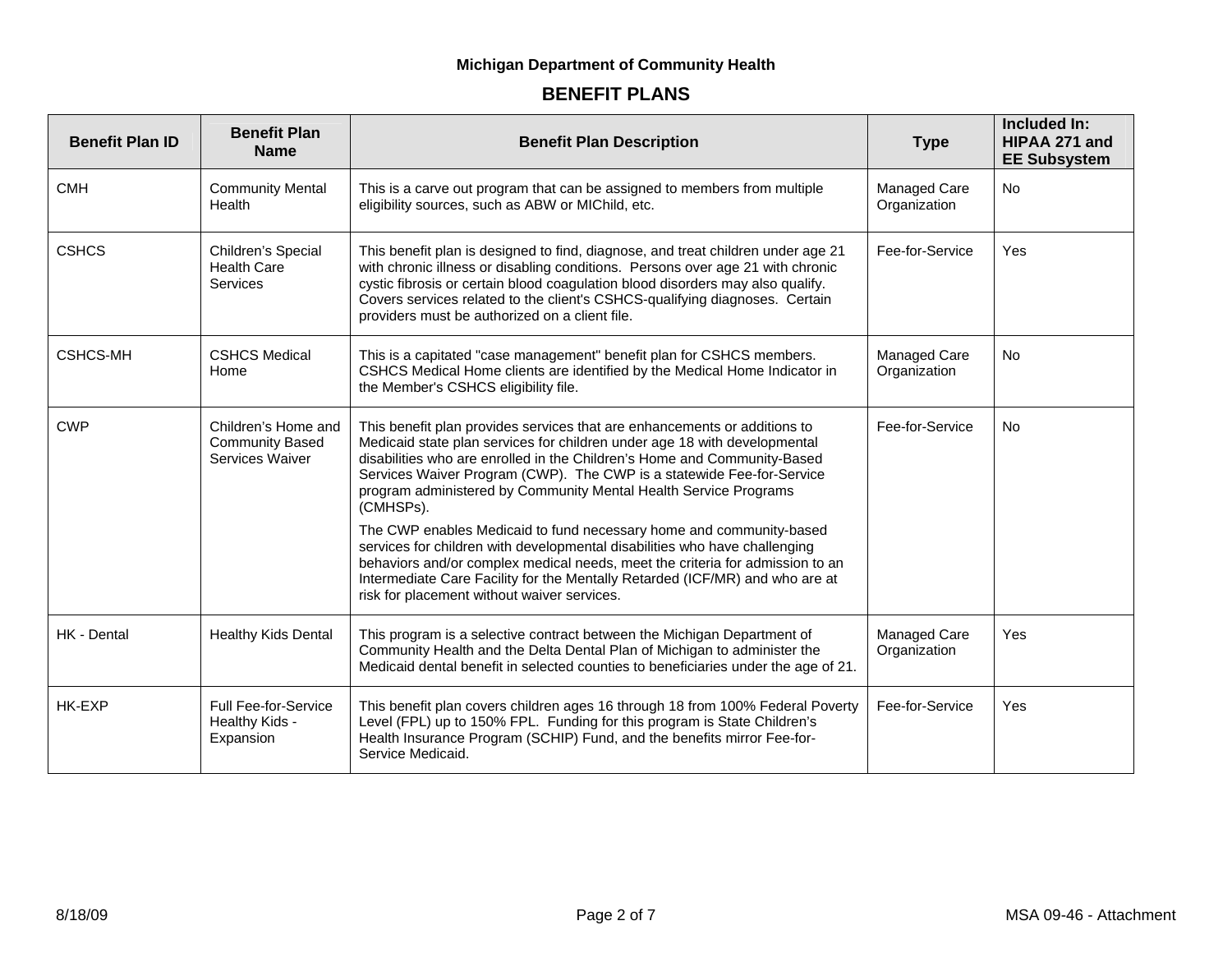| <b>Benefit Plan ID</b> | <b>Benefit Plan</b><br><b>Name</b>                               | <b>Benefit Plan Description</b>                                                                                                                                                                                                                                                                                                                                                                                                                                                                                                                                                                                                                                                                                                                                                         | <b>Type</b>                  | Included In:<br>HIPAA 271 and<br><b>EE Subsystem</b> |
|------------------------|------------------------------------------------------------------|-----------------------------------------------------------------------------------------------------------------------------------------------------------------------------------------------------------------------------------------------------------------------------------------------------------------------------------------------------------------------------------------------------------------------------------------------------------------------------------------------------------------------------------------------------------------------------------------------------------------------------------------------------------------------------------------------------------------------------------------------------------------------------------------|------------------------------|------------------------------------------------------|
| HK-EXP-ESO             | <b>Healthy Kids</b><br>Expansion -<br><b>Emergency Services</b>  | Benefits mirror Medical Assistance Emergency Services Only (MA ESO).<br>Children who do not meet the Medicaid citizenship requirements to be eligible<br>for full Medicaid may be eligible for Emergency Services Only (ESO). This<br>benefit plan is funded by SCHIP. For the purpose of ESO coverage, federal<br>Medicaid regulations define an emergency medical condition as a sudden onset<br>of a physical or mental condition which causes acute symptoms, including<br>severe pain, where the absence of immediate medical attention could<br>reasonably be expected to:<br>Place the person's health in serious jeopardy,<br>$\bullet$<br>Cause serious impairment to bodily functions, or<br>$\bullet$<br>Cause serious dysfunction of any bodily organ or part.<br>$\bullet$ | Fee-for-Service              | Yes                                                  |
| Hospice                | Hospice                                                          | This healthcare program is designed to meet the needs of terminally ill<br>individuals when the individual decides that curative treatment is no longer in<br>their best interest. These individuals choose palliative care, which is not a cure,<br>but ensures comfort, dignity, and quality of life. Hospice is intended to address<br>the needs of the individual with a terminal illness, while also considering family<br>needs. Michigan Medicaid covers hospice care for a terminally ill beneficiary<br>whose life expectancy is six months or less (if the illness runs its normal course),<br>as determined by a licensed physician and the Hospice Medical Director.                                                                                                        | Fee-for-Service              | Yes                                                  |
| <b>HSW</b>             | <b>Habilitation Supports</b><br>Waiver Program                   | Beneficiaries with developmental disabilities may be enrolled in this Program to<br>receive the supports and services as defined. HSW beneficiaries may also<br>receive other Medicaid state plan or additional/B3 services.                                                                                                                                                                                                                                                                                                                                                                                                                                                                                                                                                            | Managed Care<br>Organization | <b>No</b>                                            |
| ICF/MR-DD              | Intermediate Care<br><b>Facility for Mental</b><br>Retarded - DD | The facility primarily provides health-related care and services above the level of<br>custodial care to mentally retarded individuals, but does not provide the level of<br>care or treatment available in a hospital or SNF. This is an all inclusive program.                                                                                                                                                                                                                                                                                                                                                                                                                                                                                                                        | Fee-for-Service              | Yes                                                  |
| <b>INCAR</b>           | Incarceration - Other                                            | A non-Medicaid funded benefit plan that restricts services to an off-site inpatient<br>hospital while an otherwise eligible member is incarcerated.                                                                                                                                                                                                                                                                                                                                                                                                                                                                                                                                                                                                                                     | Fee-for-Service              | Yes                                                  |
| <b>INCAR-ABW</b>       | Incarceration - ABW<br>(No Benefits)                             | This program will not provide benefits after 3/1/05, while an otherwise ABW<br>eligible member is incarcerated.                                                                                                                                                                                                                                                                                                                                                                                                                                                                                                                                                                                                                                                                         | No Benefits                  | Yes                                                  |
| <b>INCAR-ESO</b>       | Incarceration $-$<br><b>Emergency Services</b>                   | This benefit plan restricts services to off-site inpatient hospital emergencies only<br>while the member is incarcerated.                                                                                                                                                                                                                                                                                                                                                                                                                                                                                                                                                                                                                                                               | Fee-for-Service              | Yes                                                  |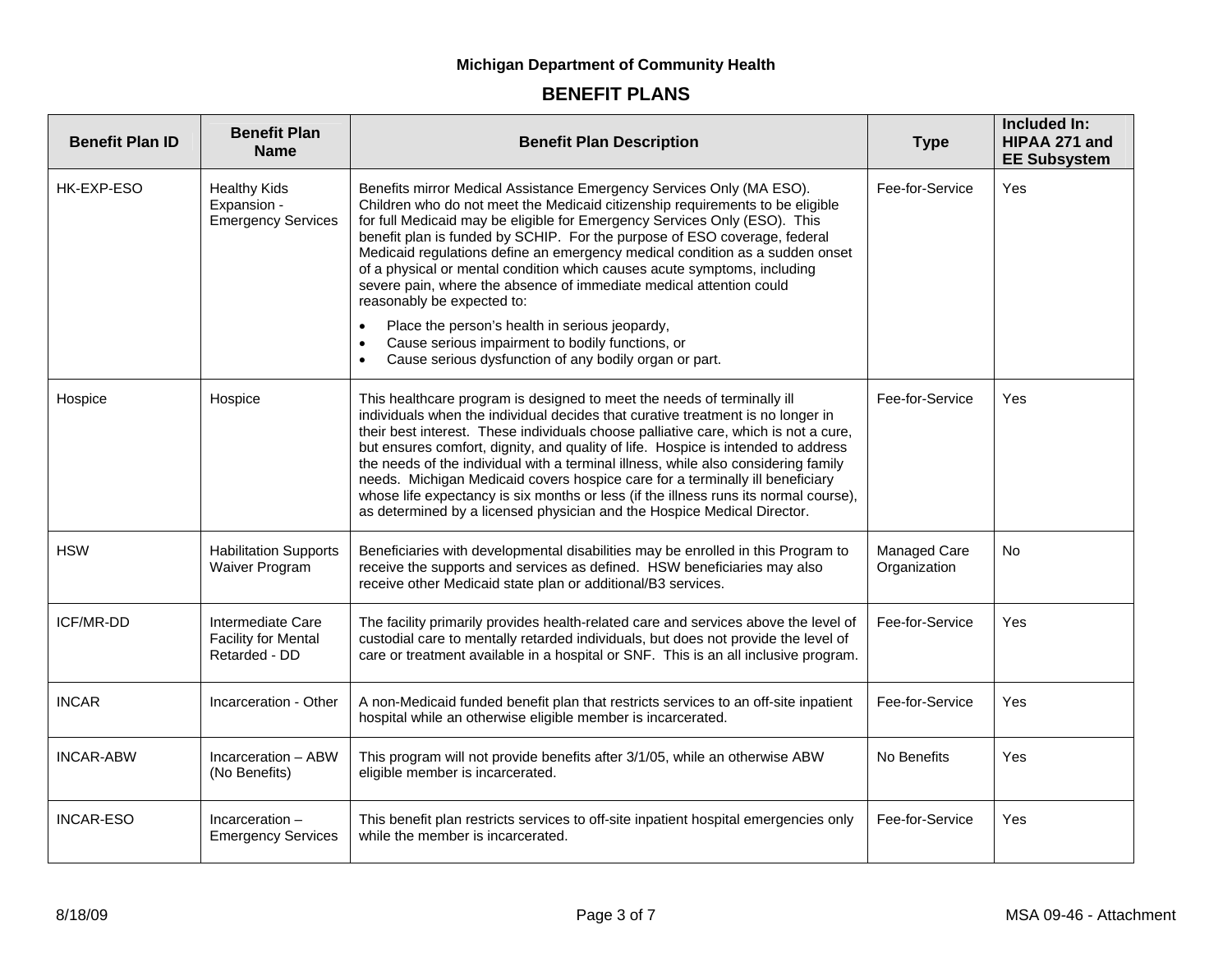| <b>Benefit Plan ID</b> | <b>Benefit Plan</b><br><b>Name</b>                           | <b>Benefit Plan Description</b>                                                                                                                                                                                                                                                                                                                                                                                                                                                                                                                                                                                                                              | <b>Type</b>                  | Included In:<br>HIPAA 271 and<br><b>EE Subsystem</b> |
|------------------------|--------------------------------------------------------------|--------------------------------------------------------------------------------------------------------------------------------------------------------------------------------------------------------------------------------------------------------------------------------------------------------------------------------------------------------------------------------------------------------------------------------------------------------------------------------------------------------------------------------------------------------------------------------------------------------------------------------------------------------------|------------------------------|------------------------------------------------------|
| <b>INCAR-MA</b>        | Incarceration - MA                                           | A Medicaid-funded benefit plan that restricts services to an off-site inpatient<br>hospital while an otherwise eligible member is incarcerated.                                                                                                                                                                                                                                                                                                                                                                                                                                                                                                              | Fee-for-Service              | Yes                                                  |
| <b>INCAR-MA-E</b>      | Incarceration - MA<br><b>Emergency Services</b>              | A Medicaid-funded benefit plan that restricts services to an emergency hospital<br>while an otherwise eligible member is incarcerated.                                                                                                                                                                                                                                                                                                                                                                                                                                                                                                                       | Fee-for-Service              | Yes                                                  |
| МA                     | <b>Full Fee-for-Service</b><br>Medicaid                      | Members are generally assigned to this benefit plan upon approval of their<br>eligibility information and remain active even if eventually assigned to MA<br>Managed Care [MA-MC]. Once assigned to a managed care plan, the health<br>plan is the primary payer.                                                                                                                                                                                                                                                                                                                                                                                            | Fee-for-Service              | Yes                                                  |
| MA-ESO                 | <b>Medical Assistance</b><br><b>Emergency Services</b>       | Individuals who do not meet the Medicaid citizenship requirements to be eligible<br>for full Medicaid may be eligible for Emergency Services Only (ESO). For the<br>purpose of ESO coverage, federal Medicaid regulations define an emergency<br>medical condition as a sudden onset of a physical or mental condition which<br>causes acute symptoms, including severe pain, where the absence of immediate<br>medical attention could reasonably be expected to:<br>Place the person's health in serious jeopardy,<br>$\bullet$<br>Cause serious impairment to bodily functions, or<br>Cause serious dysfunction of any bodily organ or part.<br>$\bullet$ | Fee-for-Service              | Yes                                                  |
| MA-MC                  | Medicaid Managed<br>Care                                     | Full Medicaid for Managed Care Organization enrollment. This capitated plan<br>will be set to a higher priority than MA [Fee-for-Service]. The services not<br>covered under this plan will be covered in MA.                                                                                                                                                                                                                                                                                                                                                                                                                                                | Managed Care<br>Organization | Yes                                                  |
| MI Choice              | Home and<br><b>Community Based</b><br><b>Waiver Services</b> | The MI Choice Waiver provides home and community based healthcare services<br>for aged and disabled persons. The program's goal is to allow persons to<br>remain at home to receive health services. These persons require nursing home<br>care but opt to receive services in their home. MI Choice beneficiaries are not<br>enrolled in a Medicaid health plan.                                                                                                                                                                                                                                                                                            | Fee-for-Service              | Yes                                                  |
| <b>MIChild</b>         | <b>MIChild Program</b><br>(SCHIP)                            | This healthcare program is administered by the Michigan Department of<br>Community Health (MDCH). It is for the low income uninsured children of<br>Michigan's working families. Like Healthy Kids, MIChild is for children who are<br>under age 19. The child must be enrolled in a MIChild health and dental plan in<br>order to receive services.                                                                                                                                                                                                                                                                                                         | Managed Care<br>Organization | Yes                                                  |
| MIChild-D              | MIChild - Dental                                             | This benefit plan is for dental services administered by MDCH. Only members<br>eligible for MIChild can be assigned to this plan.                                                                                                                                                                                                                                                                                                                                                                                                                                                                                                                            | Managed Care<br>Organization | Yes                                                  |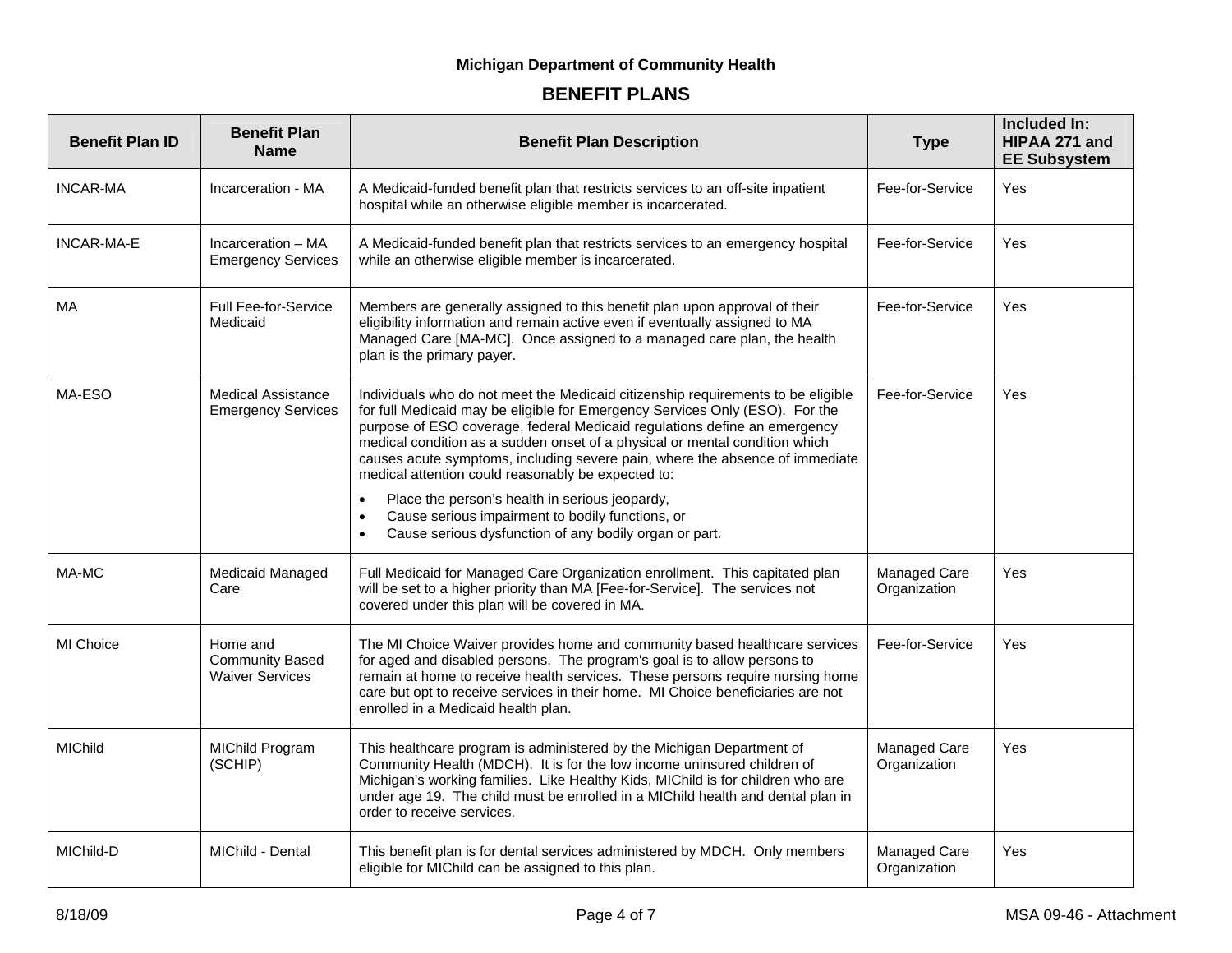| <b>Benefit Plan ID</b> | <b>Benefit Plan</b><br><b>Name</b>                          | <b>Benefit Plan Description</b>                                                                                                                                                                                                                                                                                                                                                                                                                                              | <b>Type</b>                  | Included In:<br>HIPAA 271 and<br><b>EE Subsystem</b> |
|------------------------|-------------------------------------------------------------|------------------------------------------------------------------------------------------------------------------------------------------------------------------------------------------------------------------------------------------------------------------------------------------------------------------------------------------------------------------------------------------------------------------------------------------------------------------------------|------------------------------|------------------------------------------------------|
| <b>MOMS</b>            | <b>Maternity Outpatient</b><br><b>Medical Services</b>      | This program provides immediate health coverage for pregnant women. The<br>MOMS program is available to provide immediate prenatal care while a Medicaid<br>application is pending. The woman must use Medicaid benefits if and when they<br>become available. Coverage also includes individuals who are not citizens.<br>Prenatal health care services will be covered by MOMS and/or Medicaid for up<br>to the entire pregnancy and for 60 days after the pregnancy ends. | Fee-for-Service              | Yes                                                  |
| NH.                    | Nursing Home                                                | This benefit is for qualifying members residing in a nursing home. A facility or<br>institution must be licensed, certified, or otherwise qualified as a nursing home<br>or long term care facility by the state in which services are rendered. This term<br>includes skilled, intermediate, and custodial care facilities which operate within<br>the terms of licensure.                                                                                                  | Fee-for-Service              | Yes                                                  |
| <b>PACE</b>            | Program All-<br>Inclusive Care for<br>Elderly               | This program is an innovative model of community-based care that enables<br>elderly individuals, who are certified by their state as needing nursing facility<br>care, to live as independently as possible. PACE provides an alternative to<br>traditional nursing facility care by offering pre-paid, capitated, comprehensive<br>health care services.                                                                                                                    | Managed Care<br>Organization | Yes                                                  |
| <b>PIHP</b>            | Prepaid Inpatient<br><b>Health Plan</b>                     | This benefit plan covers mental health and substance abuse services for MA<br>who have a specialty level of need.                                                                                                                                                                                                                                                                                                                                                            | Managed Care<br>Organization | <b>No</b>                                            |
| Plan First!            | <b>Family Planning</b><br>Waiver                            | This waiver program allows MDCH to provide family planning services to women<br>who otherwise would not have medical coverage for these services.                                                                                                                                                                                                                                                                                                                            | Fee-for-Service              | Yes                                                  |
| QDWI                   | <b>Qualified Disabled</b><br>Working Individual             | A client must have applied for or be enrolled in Medicare Part A as a working<br>disabled person who has exhausted Premium-free Part A and whose SSA<br>disability benefits ended because the client's earnings exceed SSA's gainful<br>activity limits. Medicaid pays the client's Medicare Part A premium only.                                                                                                                                                            | No Benefits                  | No                                                   |
| QMB                    | <b>Qualified Medicare</b><br>Beneficiary - All<br>Inclusive | This benefit plan is part of the Medicare Savings Program (MSP), also known as<br>the "Buy-In" program. A client must be entitled to Medicare Part A. Under<br>certain income limits, Medicaid pays for Medicare Part B premiums, deductibles<br>and co-payments. This is an all-inclusive benefit plan.                                                                                                                                                                     | Fee-for-Service              | Yes                                                  |
| <b>SA</b>              | Substance Abuse                                             | This is a carve out program that can be assigned to members from multiple<br>eligibility sources, such as ABW or MIChild, etc.                                                                                                                                                                                                                                                                                                                                               | Managed Care<br>Organization | No                                                   |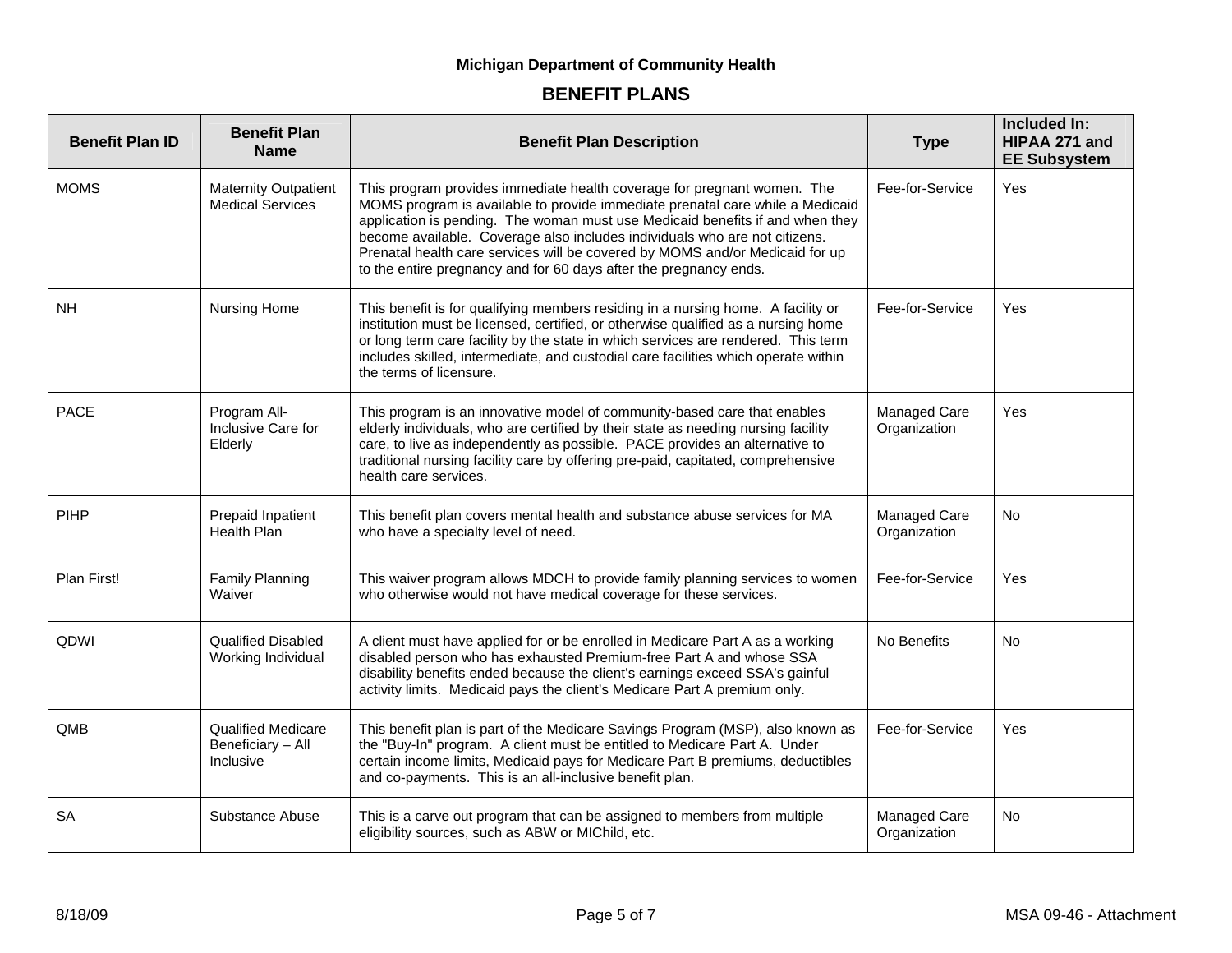| <b>Benefit Plan ID</b> | <b>Benefit Plan</b><br><b>Name</b>                                       | <b>Benefit Plan Description</b>                                                                                                                                                                                                                                                                                                                                                                                                                                                                                                                                                                                                                                                                                                                                                                                                                                            | <b>Type</b>     | Included In:<br>HIPAA 271 and<br><b>EE Subsystem</b> |
|------------------------|--------------------------------------------------------------------------|----------------------------------------------------------------------------------------------------------------------------------------------------------------------------------------------------------------------------------------------------------------------------------------------------------------------------------------------------------------------------------------------------------------------------------------------------------------------------------------------------------------------------------------------------------------------------------------------------------------------------------------------------------------------------------------------------------------------------------------------------------------------------------------------------------------------------------------------------------------------------|-----------------|------------------------------------------------------|
| <b>SED</b>             | <b>Children's Serious</b><br>Emotional<br>Disturbance Waiver<br>Program  | This benefit plan provides services that are enhancements or additions to<br>Medicaid state plan services for children under age 18 with a serious emotional<br>disturbance who are enrolled in this Program. MDCH operates this Program<br>through contracts with Community Mental Health Service Programs (CMHSPs).<br>The Children's Serious Emotional Waiver (SEDW) is a Fee-for-Service program<br>administered by the CMHSP in partnership with other community agencies. The<br>SEDW is currently available in a limited number of counties and CMHSPs.<br>The SEDW enables Medicaid to fund necessary home and community-based<br>services for children with serious emotional disturbance who meet the criteria for<br>admission to the state inpatient psychiatric hospital (Hawthorn Center) and who<br>are at risk of hospitalization without waiver services. | Fee-for-Service | <b>No</b>                                            |
| <b>SLMB</b>            | Special Low Income<br><b>Medicare Beneficiary</b>                        | A client must have applied for or be enrolled in Medicare Part A. Under certain<br>income limits, Medicaid pays the client's Medicare Part B premium only;<br>Expanded Special Low-Income Medicare Beneficiary (ESLMB): A client must<br>have applied for or be enrolled in Medicare Part B and not be eligible for any<br>other Medicaid coverage. Under certain income limits, Medicaid pays the<br>client's Medicare Part B premium only. No specific benefits are defined for this<br>plan.                                                                                                                                                                                                                                                                                                                                                                            | No Benefits     | <b>No</b>                                            |
| Spend-down             | Medical Spend-down                                                       | If the family's or individual's net income is over the Medicaid limit, the amount in<br>excess is established as a "spend-down amount." In order for the person to<br>qualify for Medicaid during the months, he/she must incur medical bills equal to<br>the spend-down amount. Medicaid will pay expenses incurred above this<br>amount. If a group member is liable for bills incurred before the spend-down<br>period began, these bills can be used to meet the spend-down.                                                                                                                                                                                                                                                                                                                                                                                           | No Benefits     | <b>Yes</b>                                           |
| <b>SPF</b>             | State Psychiatric<br>Hospital                                            | This benefit plan offers inpatient and outpatient services for the observation,<br>diagnosis, active treatment, and overnight care of persons with a mental disease<br>or with a chronic mental condition who require daily direction or supervision of<br>physicians and mental health professionals who are licensed to practice in this<br>state.                                                                                                                                                                                                                                                                                                                                                                                                                                                                                                                       | Fee-for-Service | No.                                                  |
| <b>TMA-PLUS</b>        | Full Fee-for-Service<br><b>Transitional Medical</b><br>Assistance - Plus | This benefit plan is available to families after Transitional MA (TMA) ends to<br>assist families who are unable to purchase employer-sponsored healthcare.<br>TMA-Plus offers a way to extend medical coverage through a premium-payment<br>plan. Funding for this program is General Fund. Benefits mirror Fee-for-Service<br>Medicaid.                                                                                                                                                                                                                                                                                                                                                                                                                                                                                                                                  | Fee-for-Service | Yes                                                  |